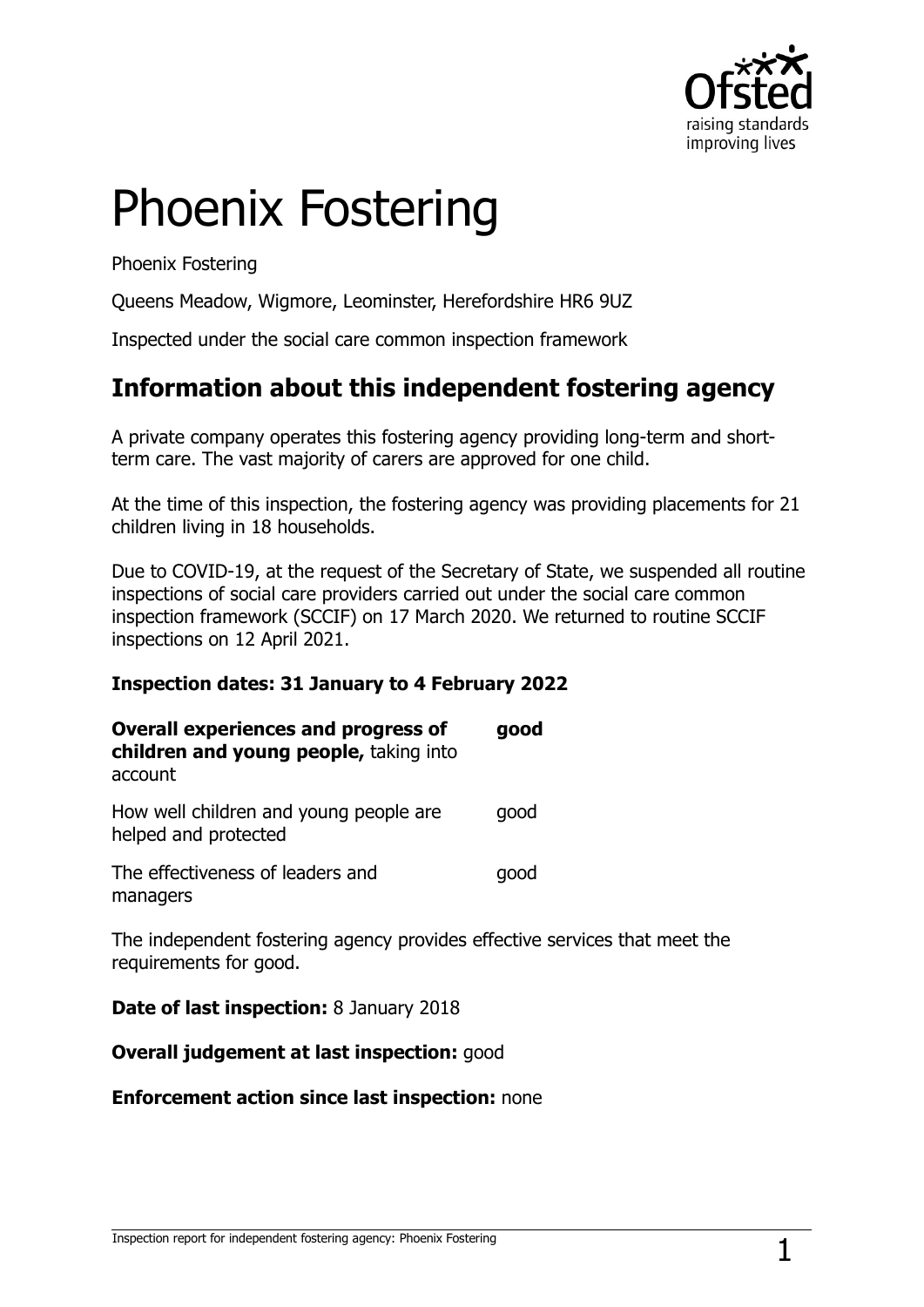

# **Inspection judgements**

#### **Overall experiences and progress of children and young people: good**

Children thrive and make good progress from their starting points. Most of the children placed with this agency have lived with their foster carers for many years. This is because they share trusting relationships with their foster carers. A child informed the inspector that they feel part of the family and feel very supported. These positive relationships help children to feel safe and secure.

Foster carers describe receiving 'excellent' support from their supervising social workers. Foster carers advocate for children and the supervising social workers challenge children's placing authorities when needed. This helps to achieve individualised care and best outcomes for children.

Children's social workers value the support children receive from their foster carers. Foster carers and the agency recognise the importance of care planning to support children to feel secure in their placements now and in the future. Several children continue to live with their foster carers after their 18th birthday. They receive encouragement from their foster carers while they are studying or training, and learn the skills they need to be more independent. This supports children to prepare for adulthood.

Foster carers state that they feel welcomed and valued by the agency. Preparation training and assessments of potential foster carers are thorough. This helps to ensure that foster carers understand and are committed to the ethos of the agency and provide good care to children. Children contribute to their foster carer's annual reviews and this too makes children feel valued. It also informs the agency on how children view their experiences within their foster family.

Leaders provide children with plenty of opportunities to express their views through the agency's 'mind of my own' (MOMO) app. Through the MOMO app, family support workers consult children on all aspects of their care and support them to take increasing control of decisions that affect them.

A small number of children have moved placement in an unplanned way. However, they were supported in their moves and matched with other foster carers with the agency. As a result, children remain with the same support workers and receive consistent care throughout. In addition, this good support provides children with some reassurance and positive memories of their time living with their foster carers.

Children's health needs are met well by foster carers and the agency. Leaders and carers work effectively with others as part of a team to support the children that they care for. The agency is proactive in ensuring that children receive the specialist help and support required. For example, when one child needed therapeutic input to support their mental health and there were barriers from the child's placing authority, the agency funded therapy for the child themselves. This agency responds well in times of crisis to meet children's needs.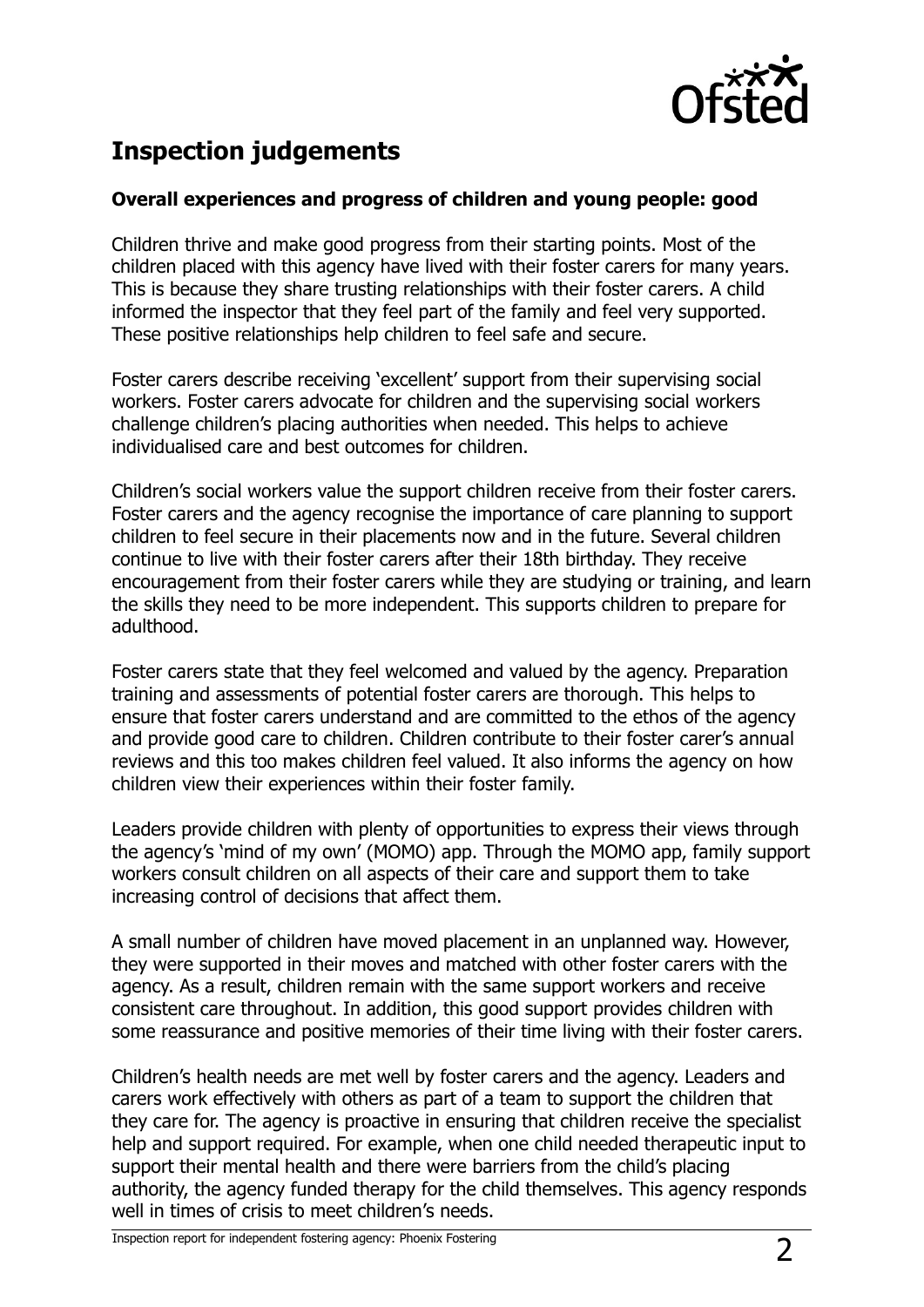

#### **How well children and young people are helped and protected: good**

Foster carers understand risk for children and they are proactive in keeping children safe. Foster carers discuss their concerns, when necessary, with their supervising social worker and the child's social worker. The agency's behaviour specialist creates behaviour analysis reports which help with identifying patterns of behaviour and the potential reasons behind each behaviour displayed. This helps foster carers to implement appropriate care strategies, which ultimately reduces risk for children.

Managers, family support workers and supervising social workers all respond well to identified risks for children. The agency works well with partner agencies to monitor risk. The supervising social workers help to create individualised safe care assessments for foster carers, which are regularly reviewed. Foster carers are guided by the excellent positive behaviour support plans for each child and receive specific training which helps them to feel confident in understanding and minimising risk for children. Children placed with this agency are safe.

Children are supported to progress with independence skills in a safe and planned way. One child is encouraged to travel to college by bus and train as part of her independence. Family support workers further strengthen children's independence skills with the 'getting ready for adult life' workbook. Adults balance their support to encourage independence and confidence-building while ensuring that the child feels safe.

The fostering agency's panel chair ensures that assessments of prospective foster carers include all necessary checks and explore issues pertinent to fostering. Panel members prepare for panel by identifying areas of vulnerability to explore with the assessor and prospective foster carers. This provides robust consideration and recommendation of the prospective foster carer's suitability to foster.

The agency has an experienced agency decision-maker who is social work qualified, and provides a clear rationale when approving foster carers. This gives further assurance that foster carers who are recruited have the skills and resilience to care for children and keep them safe.

Children rarely go missing from their foster homes and the number of incidents is low. On occasions when children have gone missing, the foster carers have responded appropriately and acted in line with the child's plans. Also, foster carers ensure that they notify and work with partner agencies. These actions help to promote and maintain children's welfare. However, children are not always provided with return home interviews. This means that children do not have the opportunity to discuss with an independent person concerns they may have about why they went missing from their foster home and what happened while they were away.

When appointing new staff, the management team has not consistently followed safe recruitment practice. For example, a full work history and verification of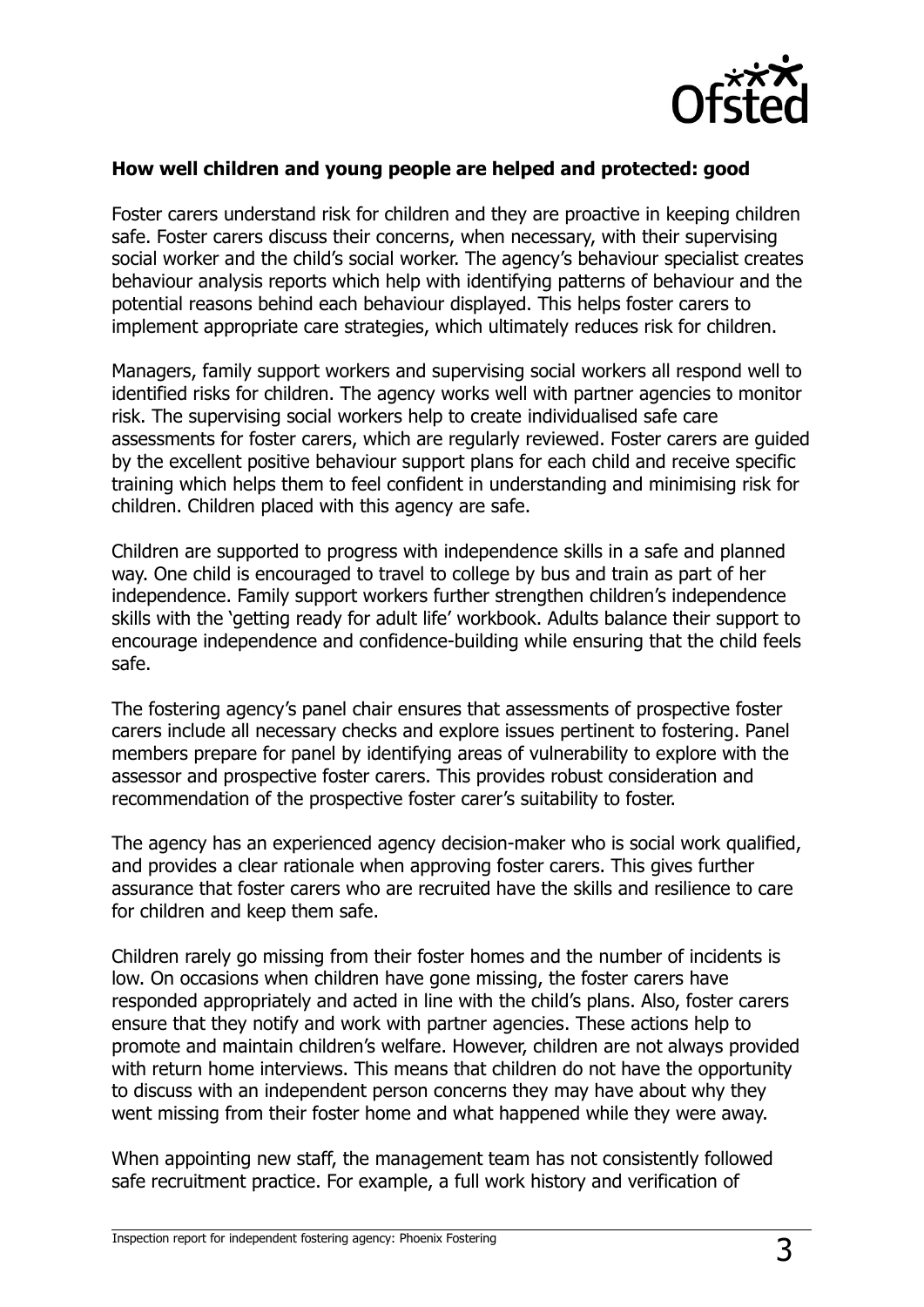

previous roles with children have not always been checked. This means that the provider cannot always be fully assured that staff are suitable to work with children.

#### **The effectiveness of leaders and managers: good**

This agency is led by a manager and deputy manager who are ambitious for children and carers, and have a clear vision of where the agency is going. This vision is shared by the responsible individual and they have appointed staff who also share these values. The role of the therapeutic lead is fundamental in driving forward the trauma-informed, therapeutic approach that everyone wants. Because of the way this vision is communicated in all aspects of the agency's work, foster carers are providing good care and support. They are happy, feel supported and feel part of this journey.

Members of the management team are suitably qualified and experienced to lead the agency. They are child-focused, ambitious and place children at the heart of their decision-making. Children's placing social workers and foster carers appreciate the constant support, commitment and dedication of the supervising social workers and family support workers. A group of foster carers informed the inspector that the support they receive is 'fantastic' and 'the agency do try their best and really do care for these children'.

Leaders know key information about their foster carers and children. This is because agency staff take the time to regularly visit carers and children in their homes. In addition, the management team plans and holds events to bring everyone in the agency together. For example, there are craft days and discos run by foster carers which the children enjoy.

Staff and foster carers receive regular supervision. Supervision records show constant and effective challenge, direction and action. This demonstrates how effective oversight and leadership is improving the agency and its outcomes for children.

Leaders know the strengths and weaknesses of the agency and take action to maintain its development. For example, child progress trackers are used to monitor and review children's progress. However, some of the monitoring systems developed are not yet fully embedded into practice. This means that the agency has experienced some delays in identifying shortfalls and gaps in recording systems. The registered manager does not have a process to escalate matters when documents are not returned in a timely way. This does not ensure that foster carers are provided with the information they require when caring for children.

The services provided accurately reflect the statement of purpose. The document describes the therapeutic, trauma-informed approach of the agency, which goes alongside positive behaviour support and Dyadic Developmental Psychotherapy. However, the statement of purpose has not been updated since 2020 and does not incorporate the latest members of the team. Furthermore, it has not been sent to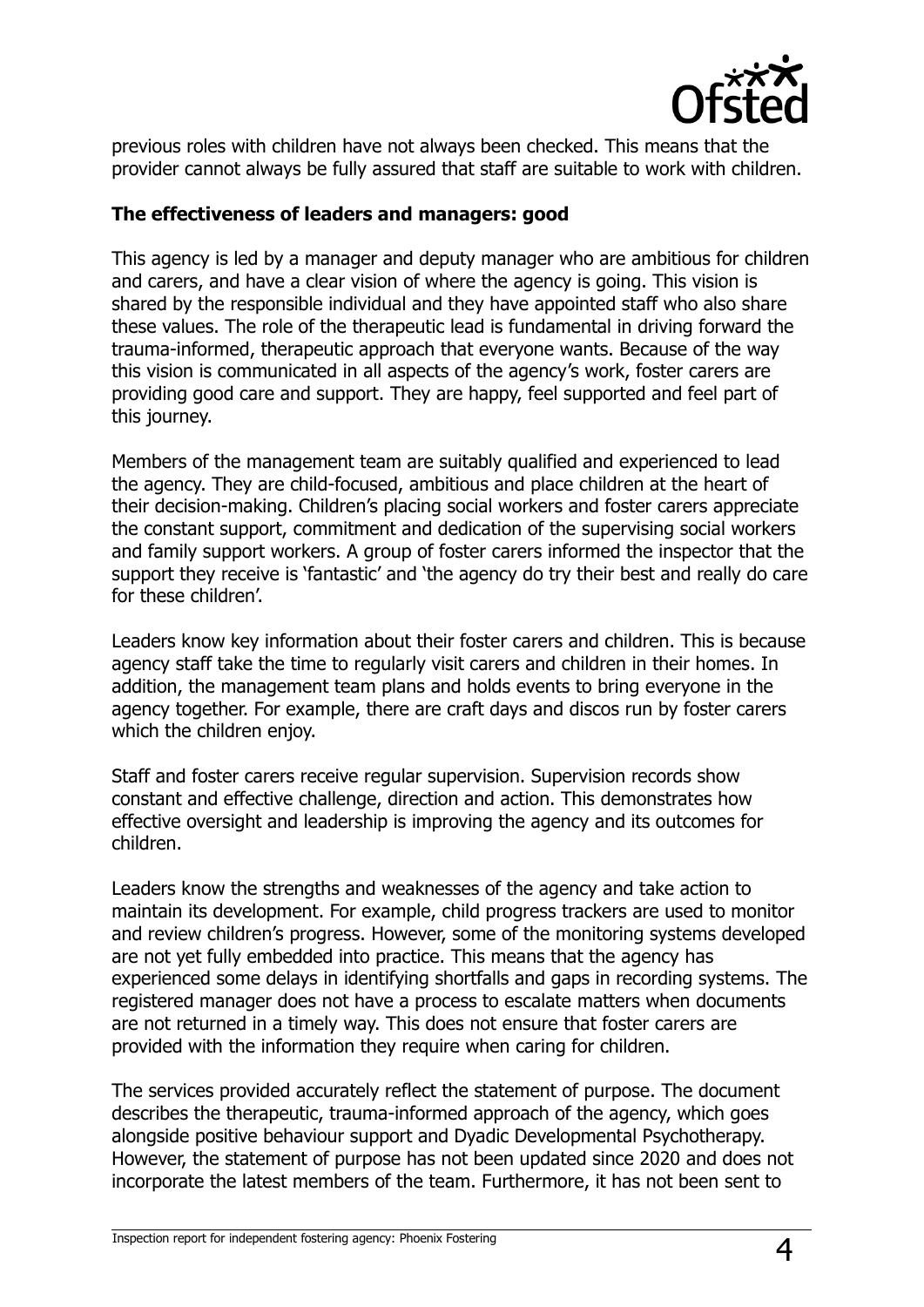

Ofsted. This prevents the reader from having accurate information about the services offered by the agency.

The agency has not notified Ofsted about all cases of COVID-19 in a foster carer's household, in line with the guidance issued to providers about this.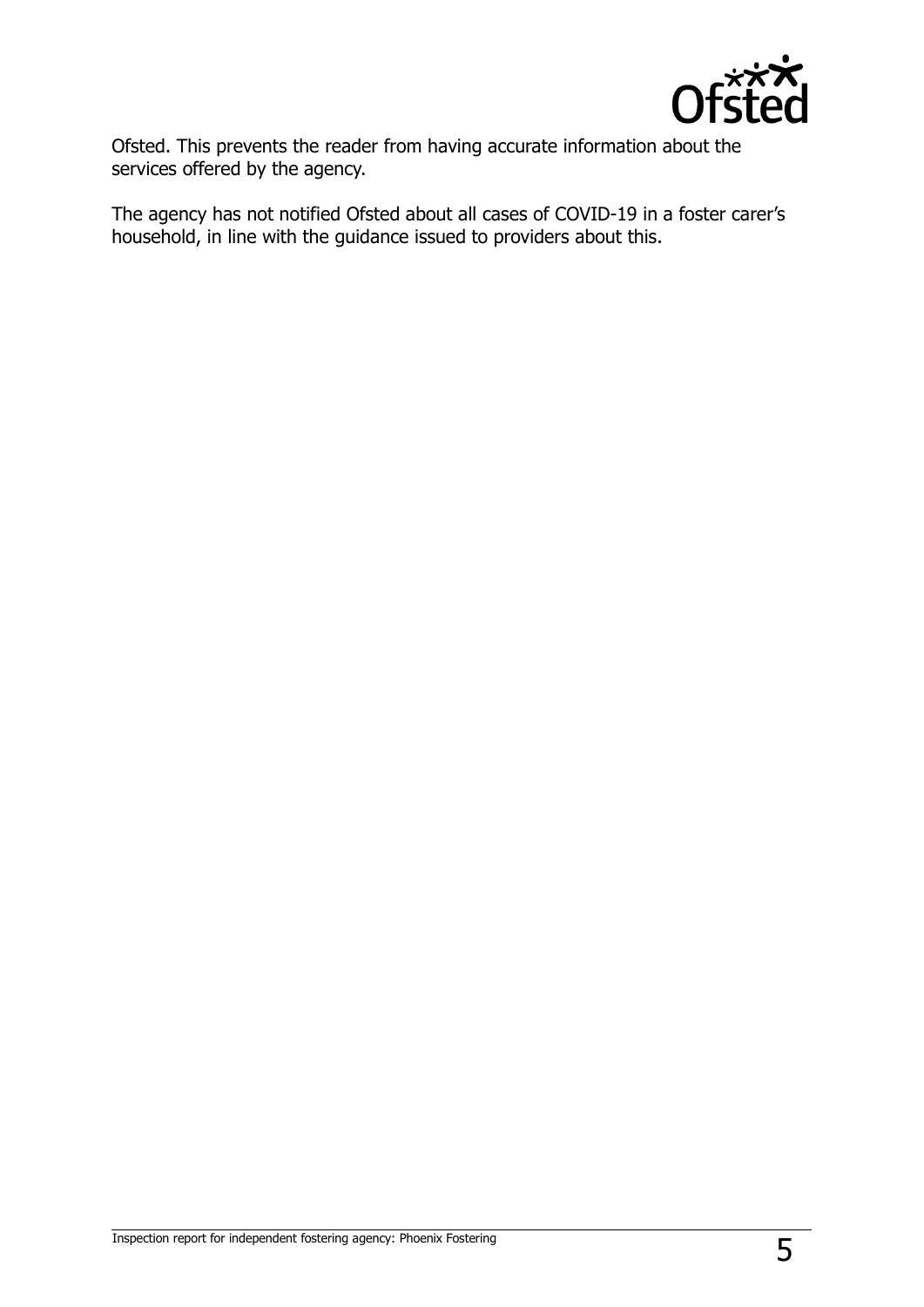

## **What does the independent fostering agency need to do to improve? Statutory requirements**

This section sets out the actions that the registered person(s) must take to meet the Care Standards Act 2000, Fostering Services (England) Regulations 2011 and the national minimum standards. The registered person(s) must comply within the given timescales.

| <b>Requirement</b>                                                                                                                                                                                                                                                                                                                                                                                                                                                                                                                  | Due date      |
|-------------------------------------------------------------------------------------------------------------------------------------------------------------------------------------------------------------------------------------------------------------------------------------------------------------------------------------------------------------------------------------------------------------------------------------------------------------------------------------------------------------------------------------|---------------|
| The fostering service provider must-                                                                                                                                                                                                                                                                                                                                                                                                                                                                                                | 31 March 2022 |
| keep under review and, where appropriate, revise the<br>statement of purpose and children's guide, and                                                                                                                                                                                                                                                                                                                                                                                                                              |               |
| notify the Chief Inspector of any such revision within 28<br>days. (Regulation $4(a)(b)$ )                                                                                                                                                                                                                                                                                                                                                                                                                                          |               |
| This is in relation to keeping the statement of purpose under<br>regular review and making the updated statement of purpose<br>available to Ofsted.                                                                                                                                                                                                                                                                                                                                                                                 |               |
| The fostering service provider must ensure that, in relation to<br>any child placed or to be placed with a foster parent, the<br>foster parent is given such information, which is kept up to<br>date, as to enable him to provide appropriate care for the<br>child, and in particular that each foster parent is provided<br>with a copy of the most recent version of the child's care<br>plan provided to the fostering service provider under<br>regulation 6(3)(d) of the Care Planning Regulations.<br>(Regulation $17(3)$ ) | 31 March 2022 |
| This is in relation to the registered manager escalating<br>effectively when there are delays in receiving statutory<br>documentation and children receiving return home interviews<br>from the child's placing authority.                                                                                                                                                                                                                                                                                                          |               |

### **Recommendations**

■ The registered person should ensure that the fostering service can demonstrate, including from written records, that it consistently follows good recruitment practice, and all applicable current statutory requirements and guidance, specifically with staff recruitment. All personnel responsible for recruitment and selection of staff should be trained in, understand and operate these good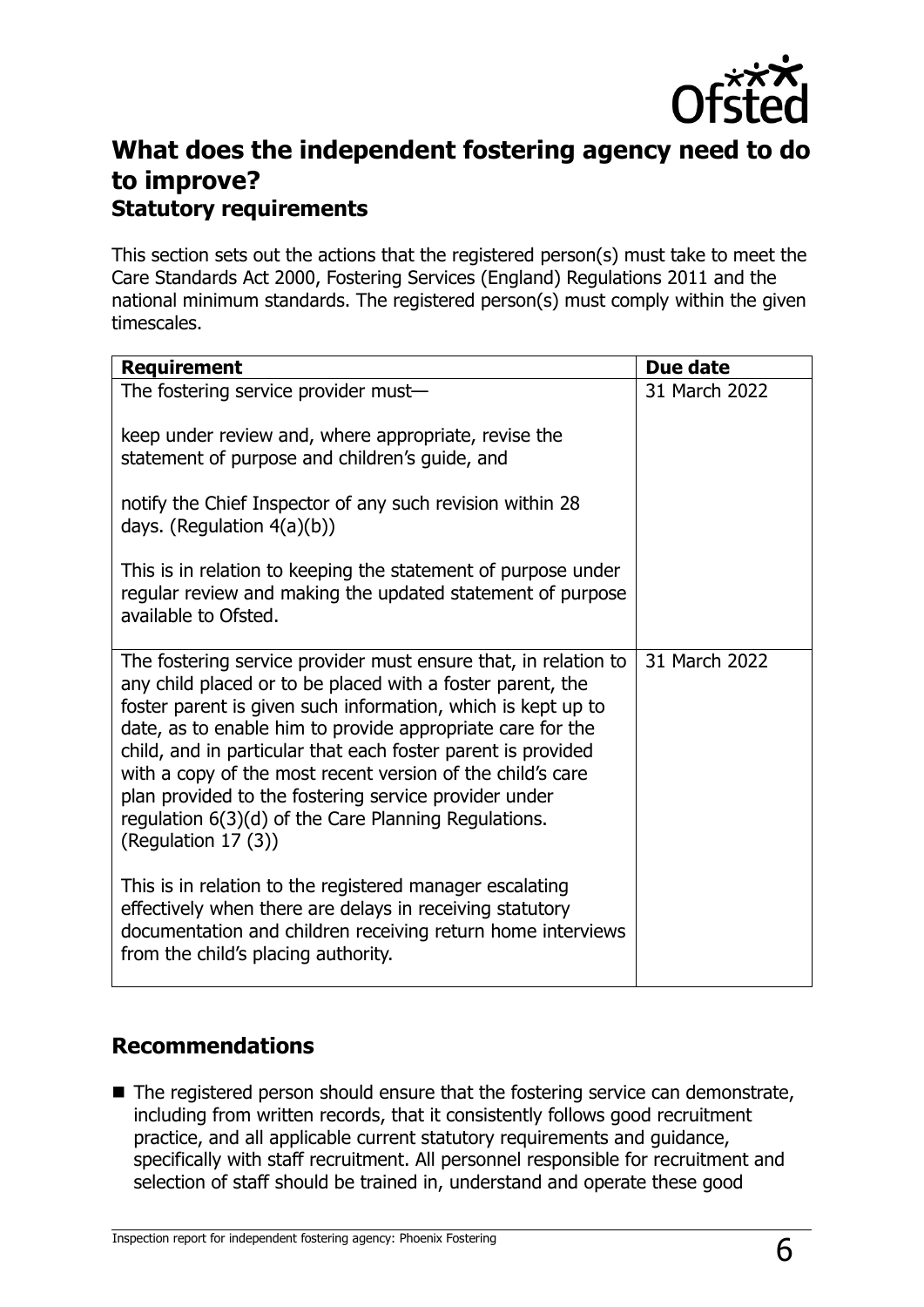

practices. ('Fostering services: national minimum standards', page 38, paragraph 19.2)

■ The registered person should have a system in place to notify, within 24 hours, persons and appropriate authorities of the occurrence of significant events in accordance with regulation 36. The system should include what to do when a notifiable event arises at the weekend. ('Fostering services: national minimum standards', page 57, paragraph 29.1)

## **Information about this inspection**

Inspectors have looked closely at the experiences and progress of children and young people using the social care common inspection framework. This inspection was carried out under the Care Standards Act 2000 to assess the effectiveness of the service, how it meets the core functions of the service as set out in legislation, and to consider how well it complies with the Fostering Services (England) Regulations 2011 and the national minimum standards.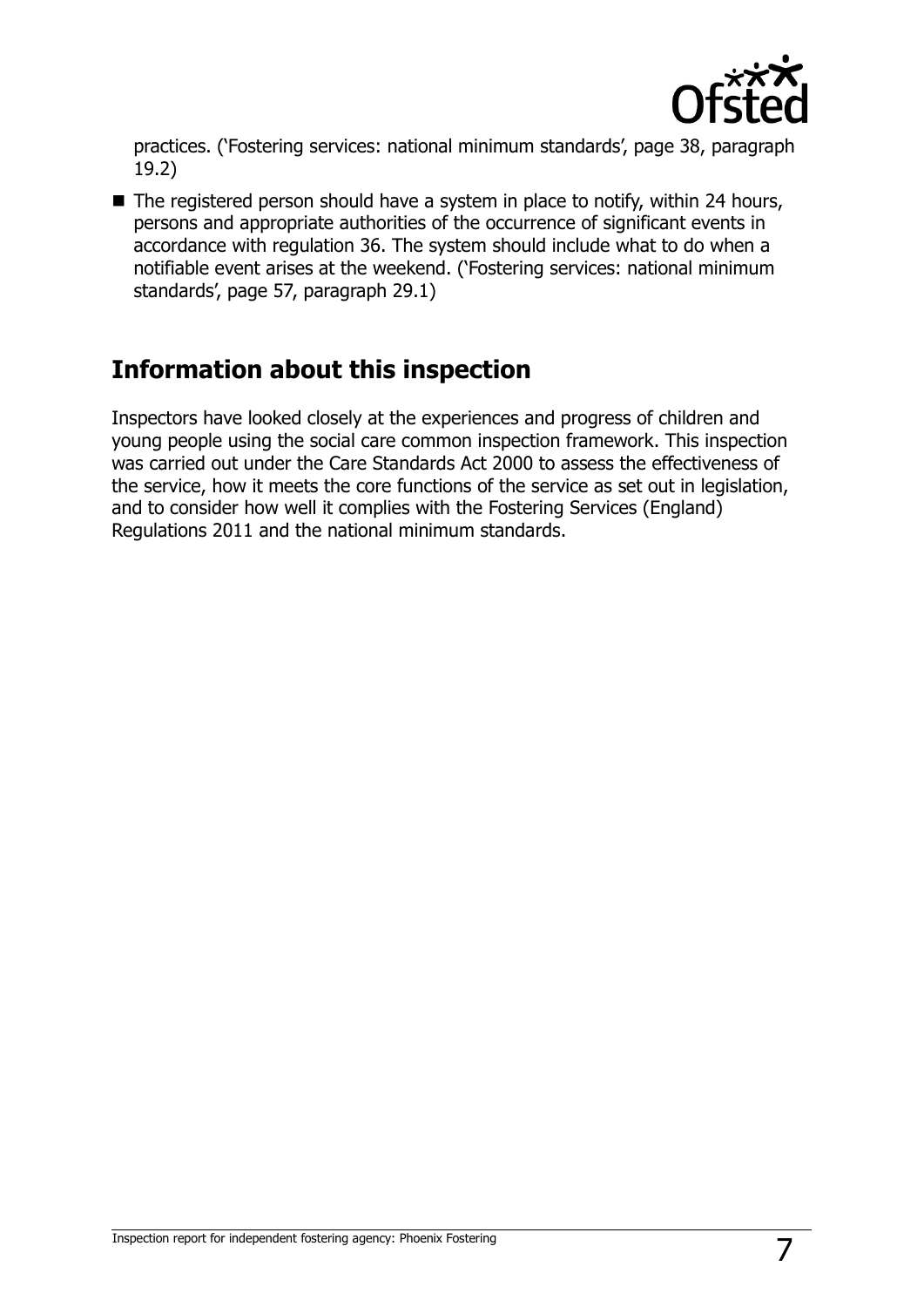

# **Independent fostering agency details**

**Unique reference number:** SC357652

**Registered provider:** Phoenix Fostering

**Registered provider address:** Phoenix Fostering, Queens Meadow, Wigmore, Leominster, Herefordshire HR6 9UZ

**Responsible individual:** Elizabeth Vine

**Registered manager:** Paul Dunning

**Telephone number:** 01568 771961

**Email address:** info@phoenixfostering.co.uk

## **Inspector**

Kev Brammer, Social Care Inspector